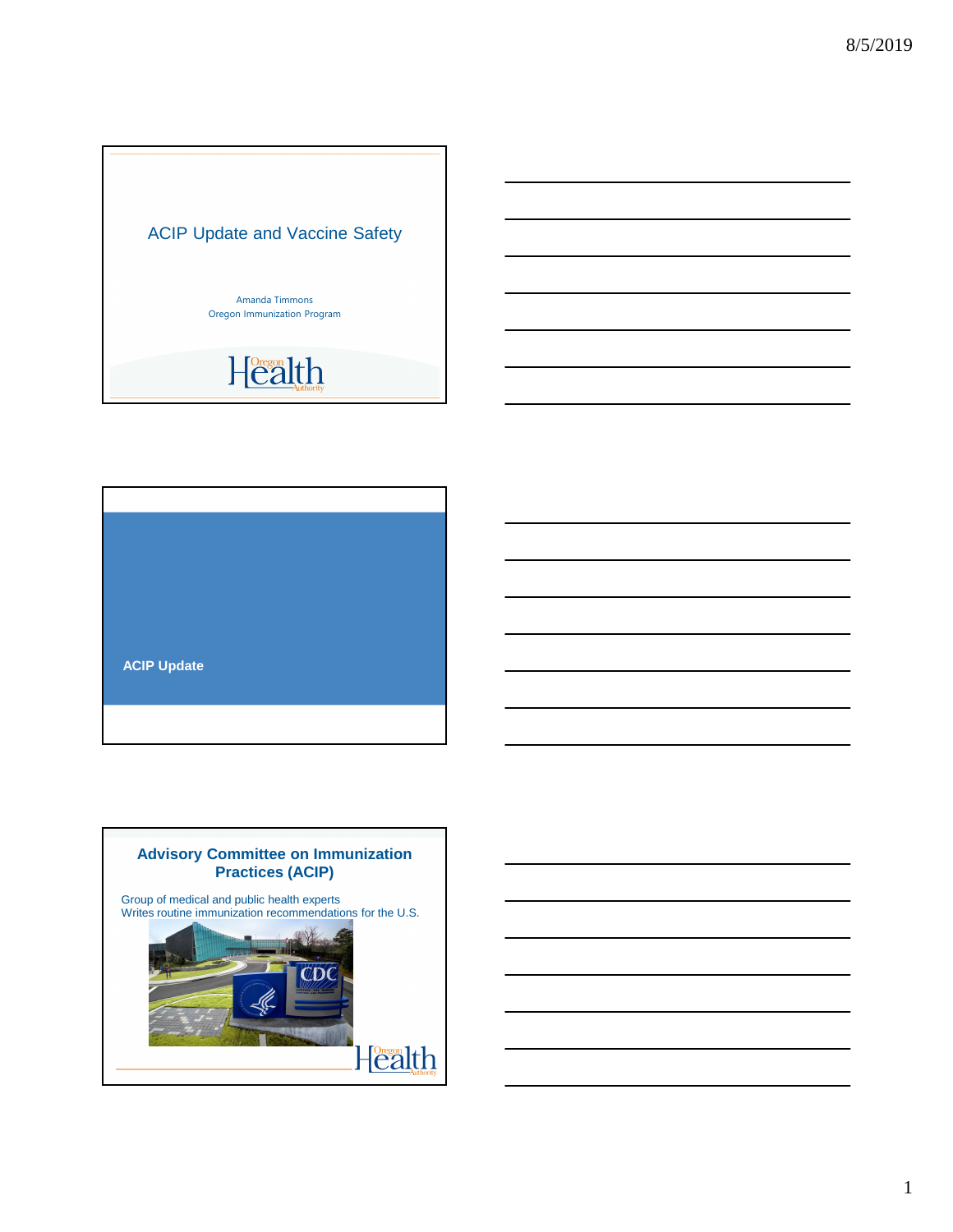

• Influenza • Hepatitis A • Meningococcal

• Dengue

- HPV
- Pneumococcal
- Combinations
- Zoster
- Pertussis

# $H^{\text{Oreson}}_{\text{Call}}$



#### **HPV Vaccine**

- Catch-up vaccination for males and females through age 26 years.
- Clinicians may choose to vaccinate adults between 27 and 45 years.

 $H^{\text{Oregon}}_{\text{Call}}$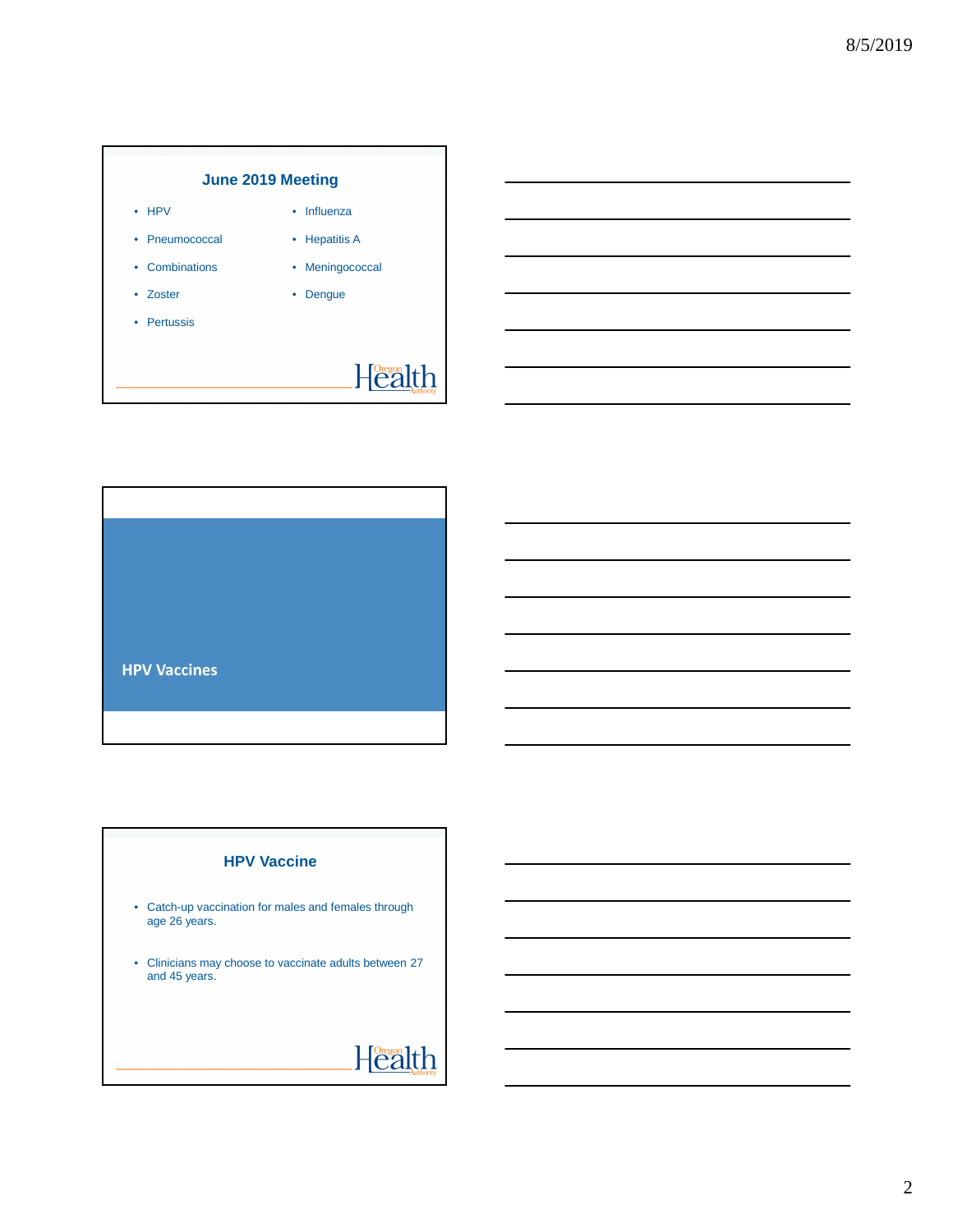

### **Pneumococcal Vaccine**



#### PCV<sub>13</sub> recommended for adults 65 years and older since 2014

• Meant to be a shortterm intervention due to herd immunity

## $H^{\text{Oregon}}_{\text{Call}}$

| Flement                     | <b>Favoring Continued PCV13 Use</b>                                                                                                                                               | <b>Favoring No Longer using PCV13</b>                                                                                                                                                                                                   |  |  |
|-----------------------------|-----------------------------------------------------------------------------------------------------------------------------------------------------------------------------------|-----------------------------------------------------------------------------------------------------------------------------------------------------------------------------------------------------------------------------------------|--|--|
| <b>Burden</b> of<br>Disease | PCV13-type disease reduced, but not eliminated<br>٠<br>through indirect effects from pediatric PCV use                                                                            | Indirect effects from pediatric PCV use have reduced<br>۰<br>the burden of PCV13-type disease to historic lows                                                                                                                          |  |  |
| <b>Benefits</b>             | PCV13 effective in preventing PCV13-type<br>pneumococcal disease                                                                                                                  | Impact from PCV13 use in older adults observed to<br>٠<br>date is minimal; no impact on IPD and inconsistent<br>findings across studies for impact on pneumonia<br>Benefits from continued PCV13 use are expected<br>٠<br>to be minimal |  |  |
| <b>Acceptability</b>        | Frequent changes in recommendations may<br>negatively impact the perceived importance of<br>future adult vaccine recommendations                                                  | Credibility comes from evidence-based<br>٠<br>recommendations                                                                                                                                                                           |  |  |
| Resources<br>Used           | A recommendation change would incur a cost to<br>٠<br>update electronic medical records, decision support<br>tools, etc.                                                          | Economic analyses results do not favor continued<br>٠<br>PCV13 use                                                                                                                                                                      |  |  |
| Feasibility                 | Universal prevention strategies are easier to<br>٠<br>implement effectively than risk-based ones<br>٠<br>Frequent changes in recommendations present<br>implementation challenges | Simplifies the recommendations-current<br>٠<br>recommendations have been confusing and difficult<br>to implement<br>Health                                                                                                              |  |  |

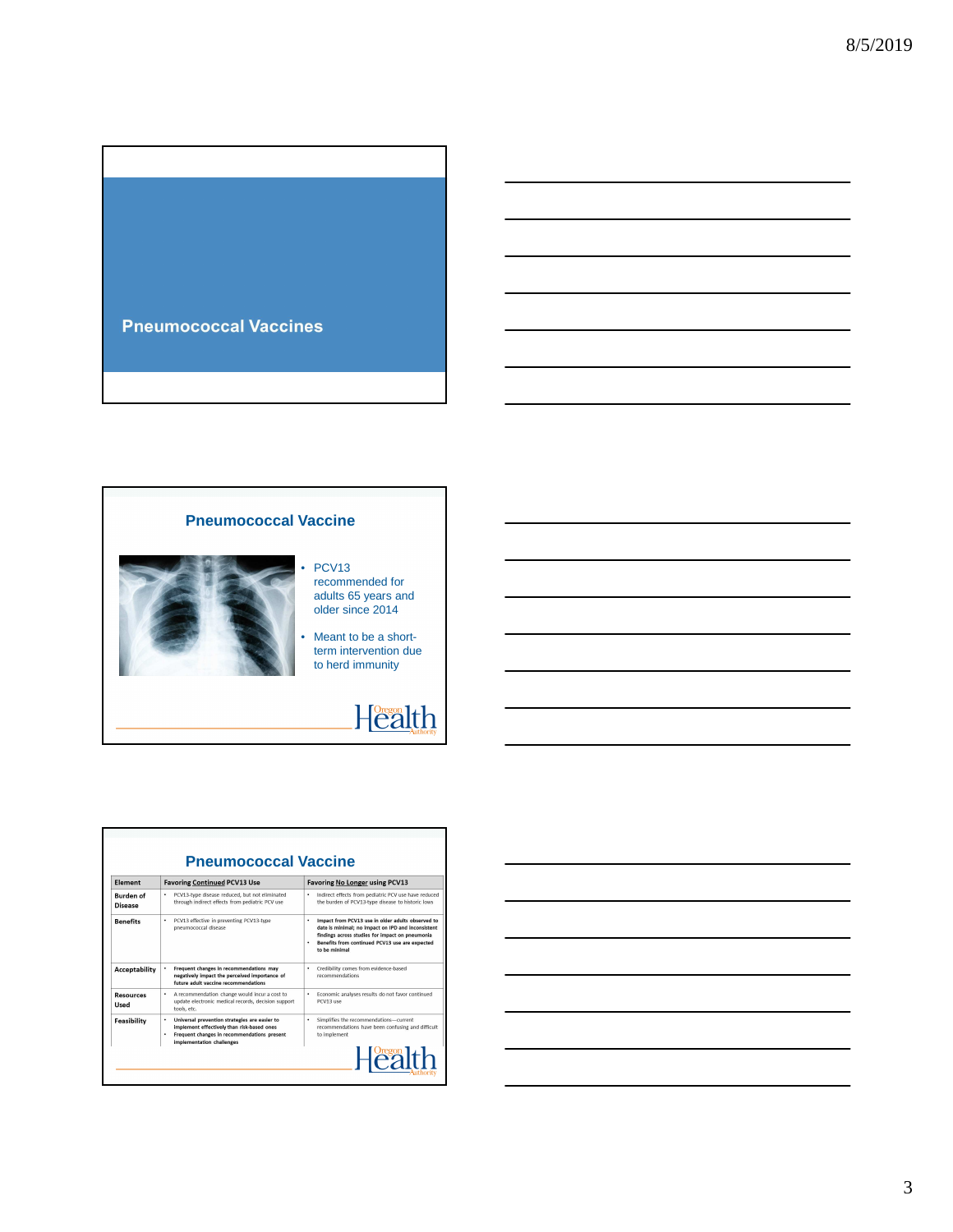### **Policy Options**

- Continue recommending PCV13 for all adults 65 years and older.
- Recommend shared clinical decision making for healthy adults 65 years and older.
- Stop recommending PCV13 for all adults 65 years and older.

## $H^{\text{Oregon}}_{\text{Call}}$

#### **Pneumococcal Vaccine Vote**

ACIP recommends PCV13 based on shared clinical decision making for adults 65 years or older who do not have an immunocompromising condition and who have not previously received PCV13. All adults 65 years or older should receive a dose of PPSV23.

## $H^{\text{Oregon}}_{\text{Eall}}$

**Combination Vaccines**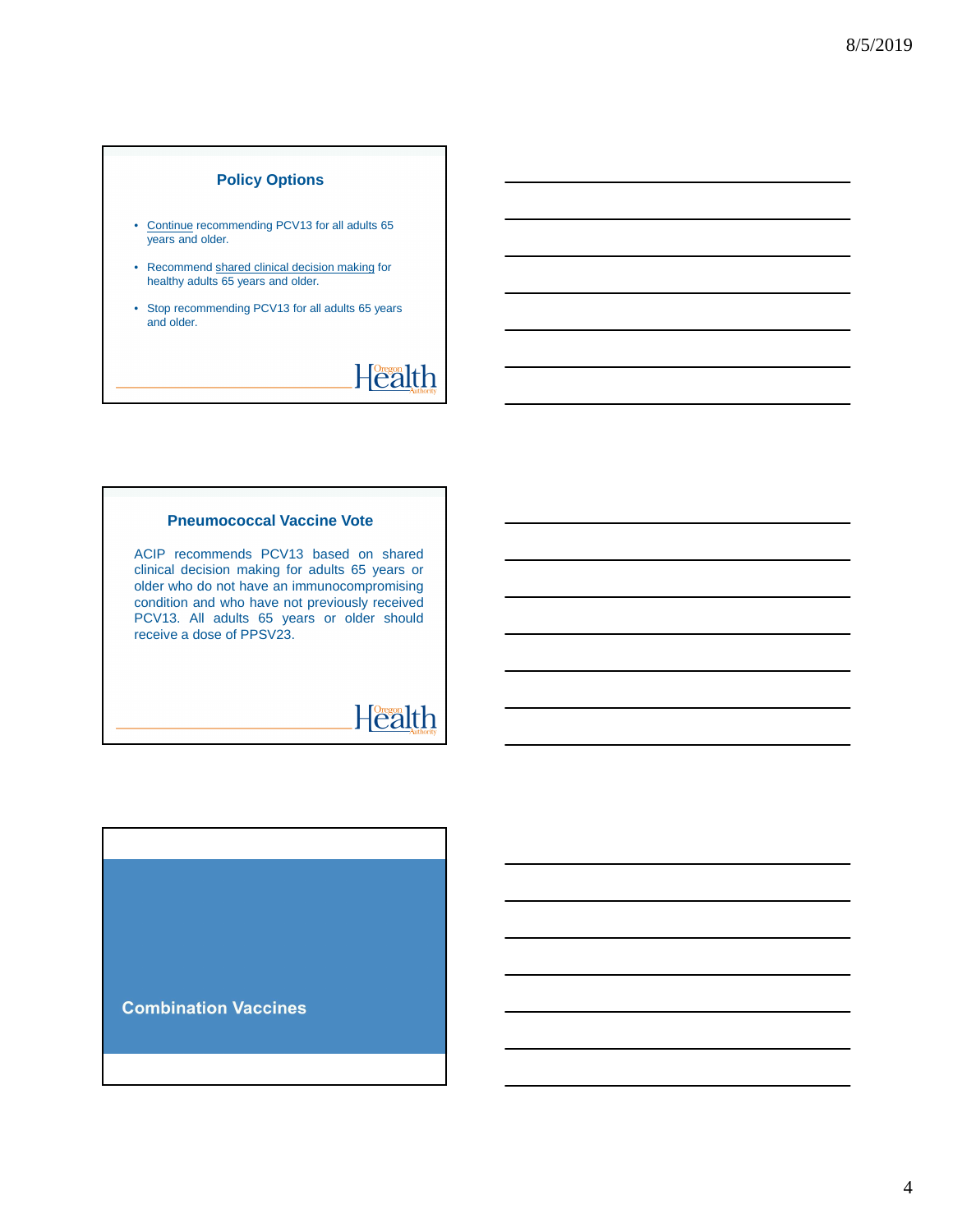### **Pediatric hexavalent vaccine**

- Licensed on December 21, 2018 not commercially available until 2021.
- Contains diphtheria, tetanus, pertussis, polio, Haemophilus influenzae type b, and hepatitis B.
- Abbreviated DTaP-IPV-Hib-HepB
- Given at 2, 4, 6 months
- Will be available through VFC

 $H^{\text{Oregon}}_{\text{Call}}$ 

**Pertussis Vaccines** 

### **Pertussis vaccine**

- Tdap claims are 11.7x those of Td
- Difficult to determine which adults need Tdap
- Cumbersome to stock both vaccines

ACIP recommends that either Tdap or Td can be used:

- For boosters every 10 years
- For wound prophylaxis
- For catch-up vaccination

 $H^{\text{Oregon}}_{\text{Call}}$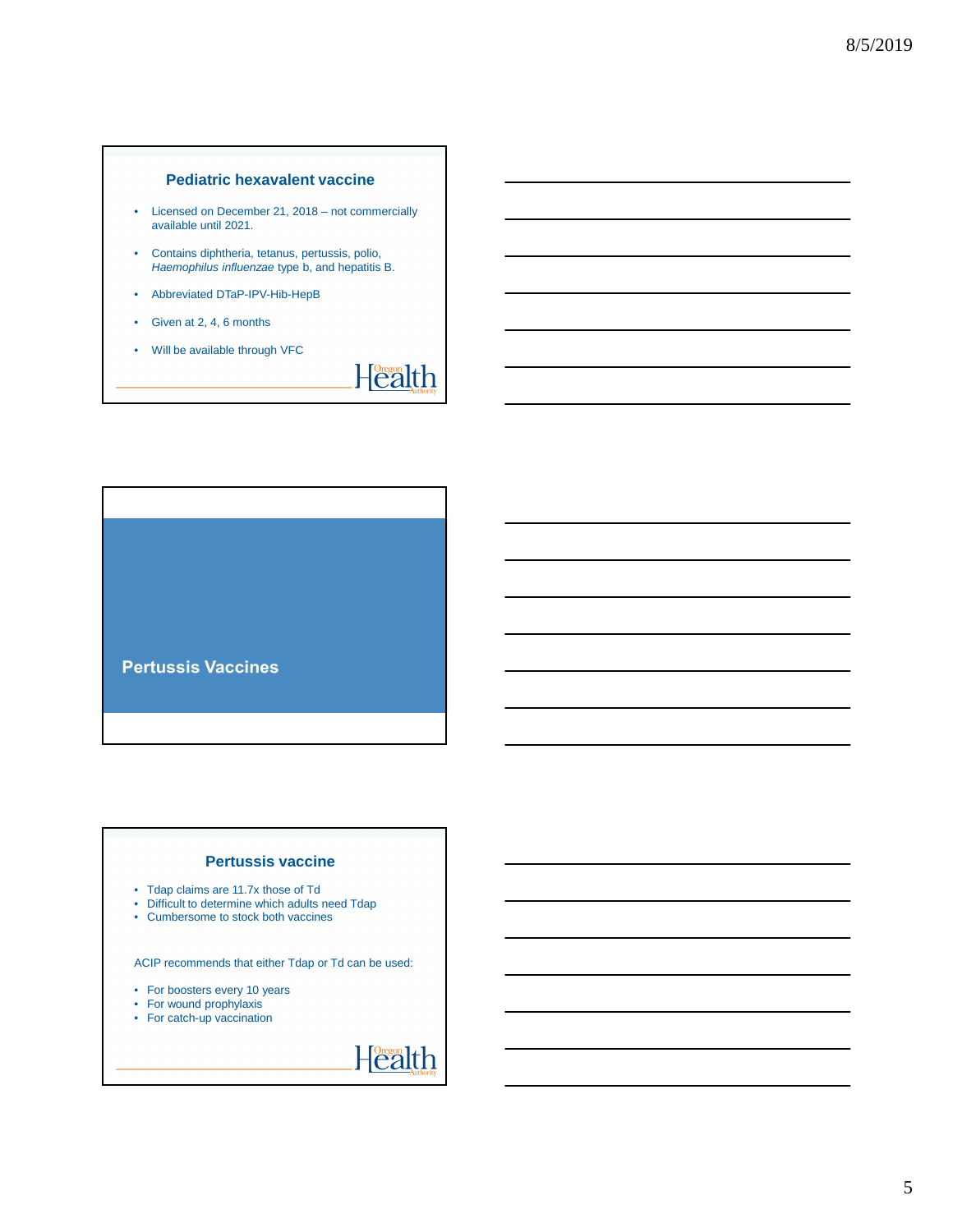



### **2019-20 Influenza Updated Recommendations**

- Timing
	- For those requiring only one dose, vaccination in July and August is likely to result in suboptimal immunity before the end of flu season, especially in older adults.
- Limited Supply
- Health care workers should be among the groups considered for prioritized receipt of influenza vaccines when vaccine supply is limited. • Unvaccinated 8-year-olds
- 
- Unvaccinated 8-year-olds who turn 9 during flu season should still receive 2 flu doses.
- Adjuvanted vaccines
	- Consideration should be given to avoiding giving two vaccines with novel adjuvants at the same time.
		- $H^{\text{Oreson}}_{\text{Eall}}$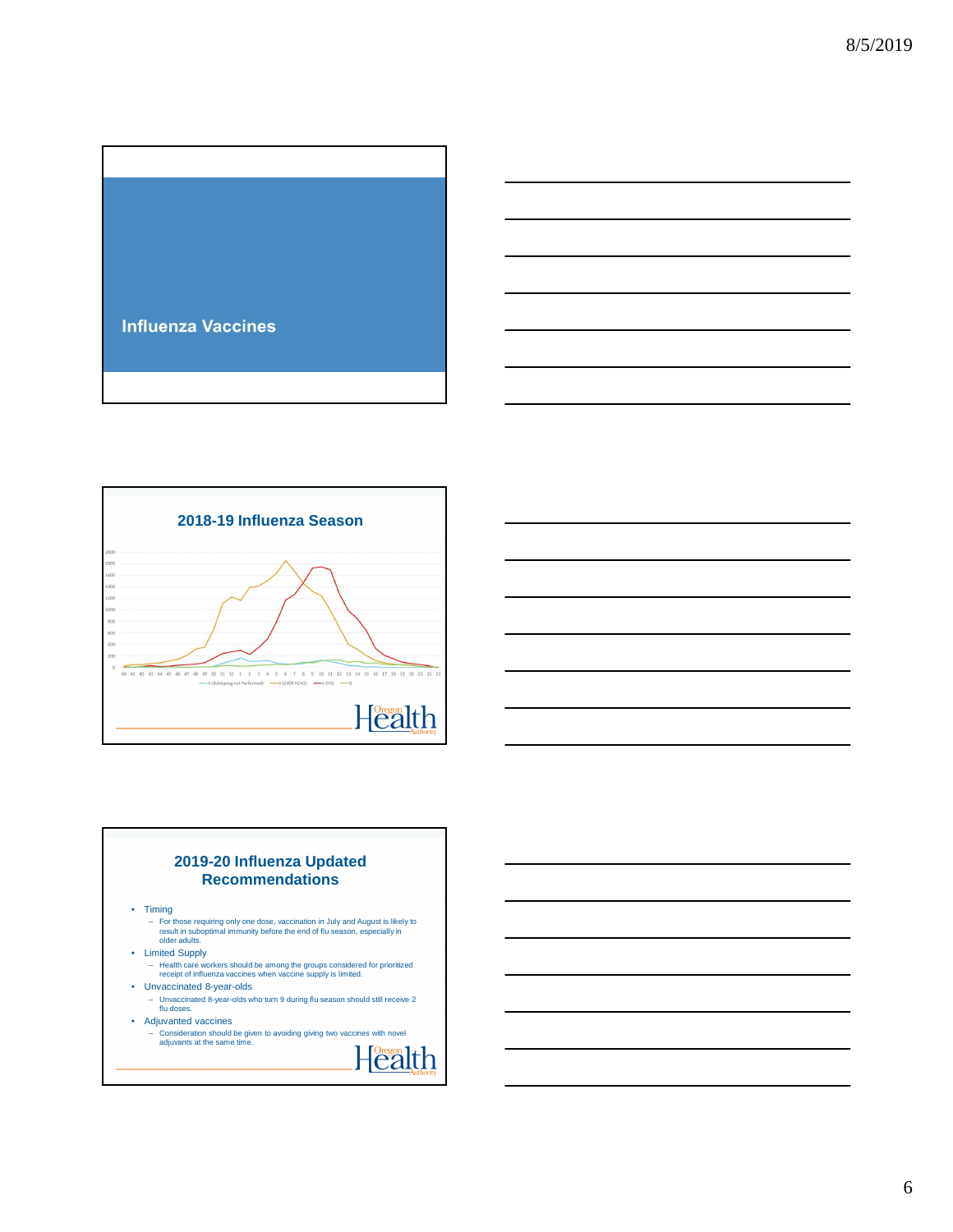| 2019-20 Inactivated Influenza Vaccine                              |                       |                    |                                                             |                       |       |  |  |
|--------------------------------------------------------------------|-----------------------|--------------------|-------------------------------------------------------------|-----------------------|-------|--|--|
| FLUENZA VACCINE                                                    | $0.25$ mL<br>$0.5$ mL | 6M to 3Y<br>$3Y +$ | <b>Influenza Vaccine</b>                                    | $0.5$ mL              | $4Y+$ |  |  |
| influenza vaccine,<br>adiuvanted                                   | $0.5$ mL              | $65Y +$            | <b>FluLaval' Ouadrivalent</b><br><b>Scenes View Verries</b> | $0.5$ mL              | $6M+$ |  |  |
| <b>Fluarix' Quadrivalent</b><br>Influence Virus Voccine            | $0.5$ mL              | $6M +$             | <b>Fluzone High-Dose</b>                                    | 0.5 mL                | 65Y+  |  |  |
| <b>Flublok</b> ®<br><b>ADRIVAI FNT</b><br><b>Influenza Vaccine</b> | $0.5$ mL              | $18Y +$            | <b>Fluzone</b>                                              | $0.25$ mL<br>$0.5$ mL | $6M+$ |  |  |





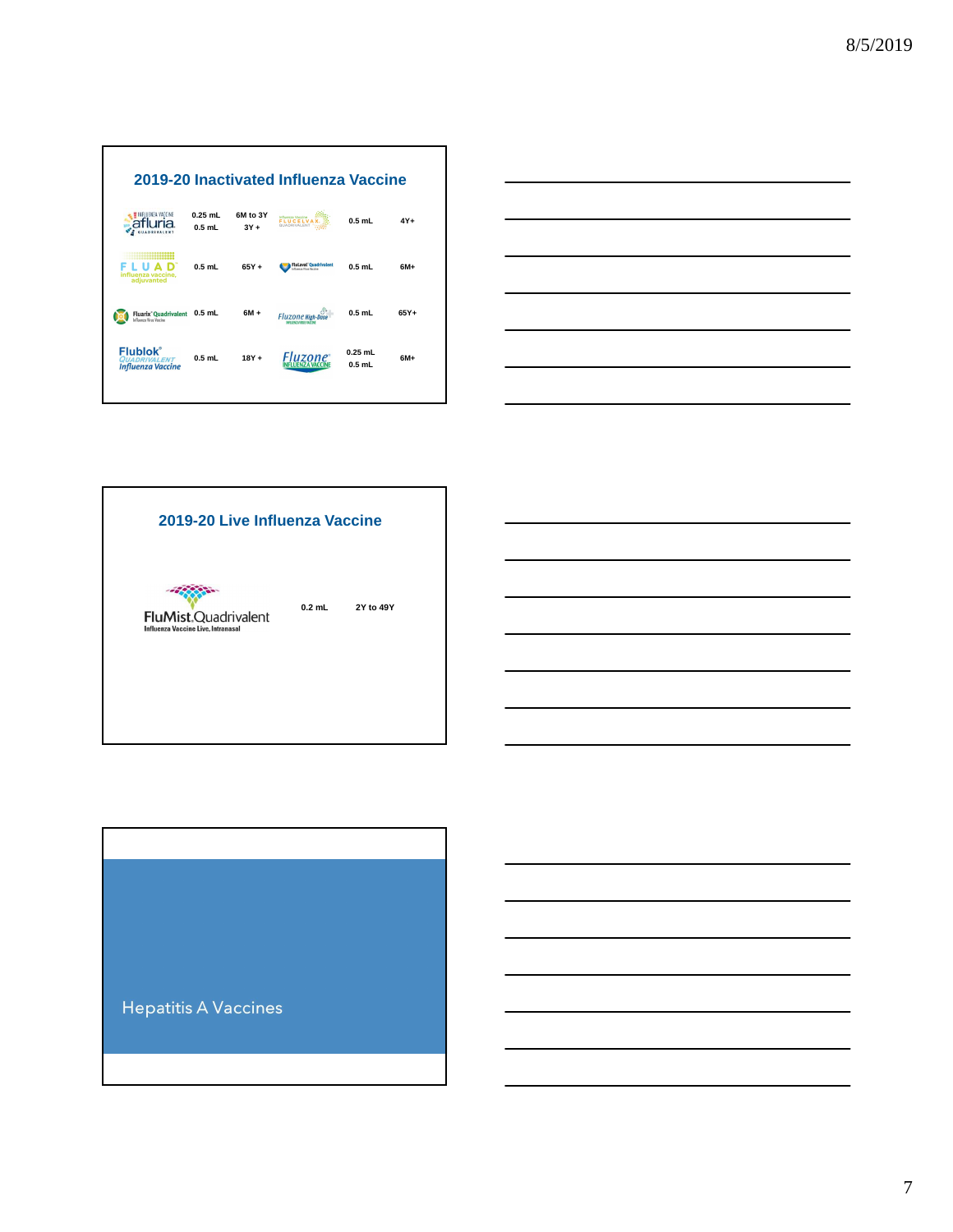### **Hepatitis A vaccine**

- 1999: Routine vaccination for all 2-year-olds in Oregon. Catch-up immunization for children under age 18 years.
- 2005: Hep. A vaccine licensure dropped to 1 year of age.
- 2006: Routine vaccination for all U.S. children at 1-year of age.
- 2008: Oregon school requirement for children's facilities and kindergarten entry. Additional grades added every year.

# $H^{\text{Oregon}}_{\text{Call}}$

#### **Hepatitis A updates**

- All unvaccinated children under age 18 years should receive catch-up vaccination with hepatitis A.
- All persons with HIV over age 1 year should be vaccinated.

## Health

**Meningococcal Vaccines**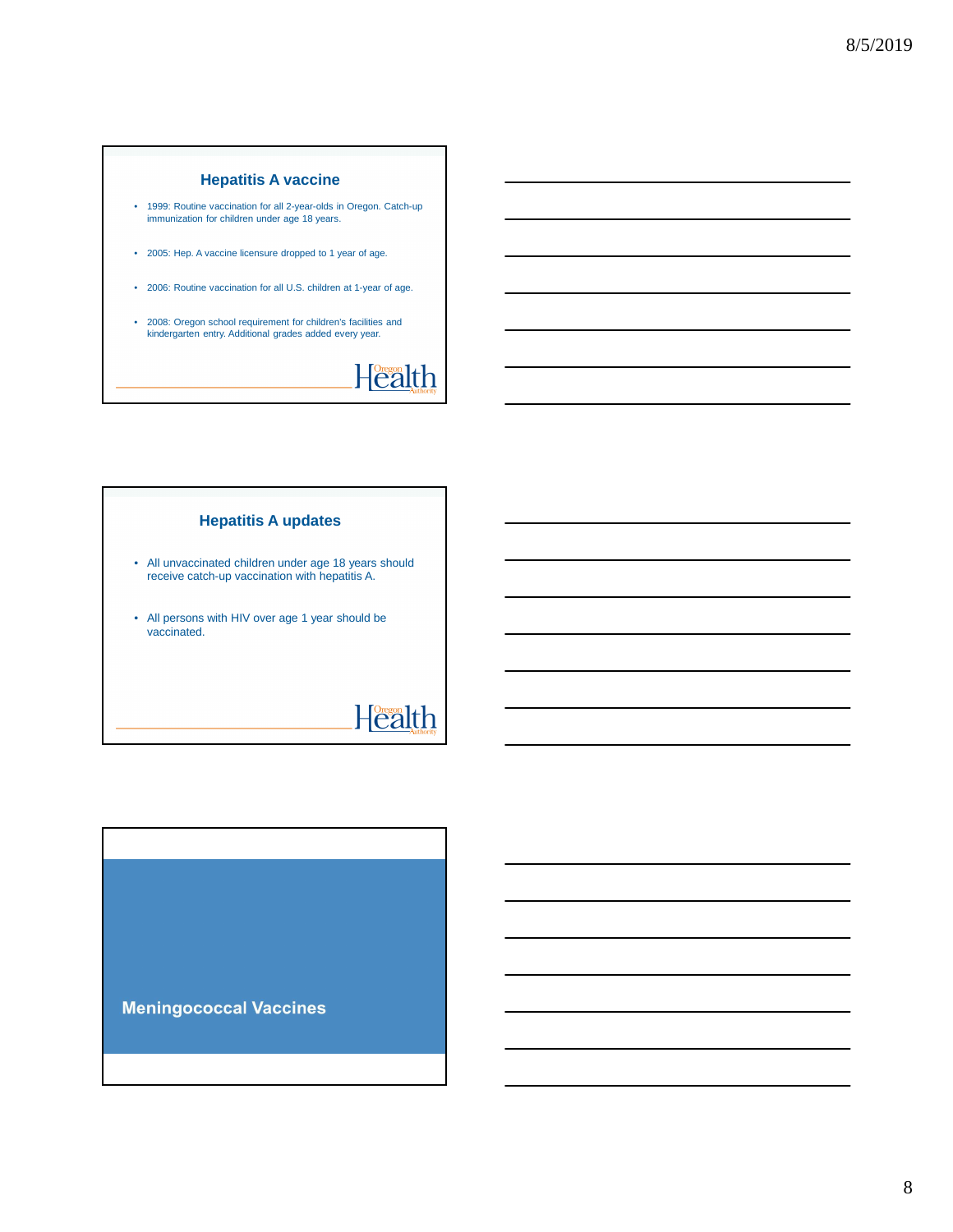### **Meningococcal B boosters**

- Necessary for people ≥ 10 years at high-risk Asplenia Complement deficiency Complement inhibitor use Microbiologist
	-
	-
	-
	- Outbreaks

#### • Booster dose

– 1 year after completion of the series – Every 2-3 years thereafter, as long as risk remains – May consider booster 6 months after completion in an outbreak

 $H^{\text{Oregon}}_{\text{Call}}$ 

- 
- **Vaccine Safety**



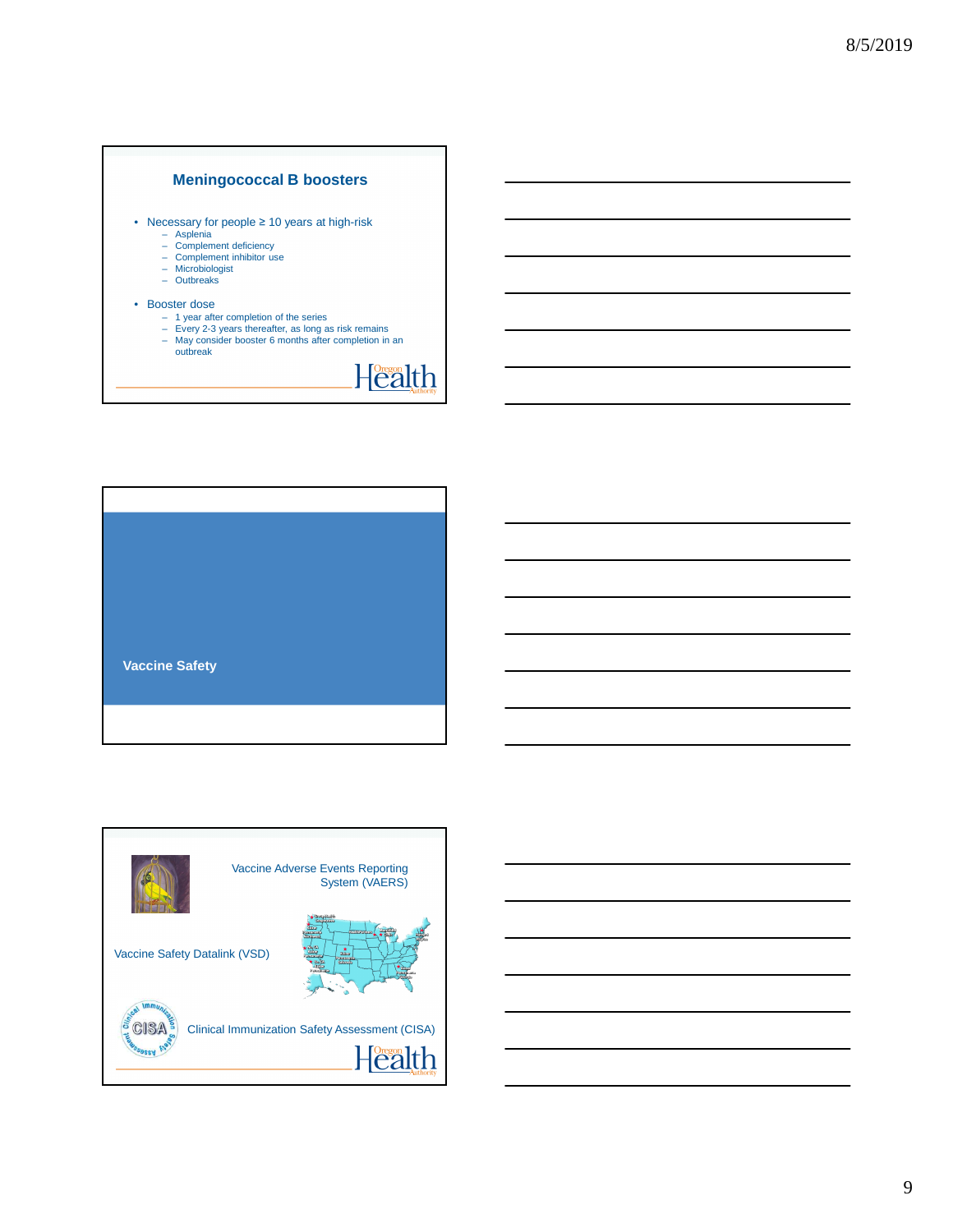

#### **Zoster Vaccine Safety**

- VAERS
- Rapid Cycle Analysis (RCA) through Vaccine Safety Datalink
- Medicare data

# $H^{\text{Oregon}}_{\text{Eall}}$

### **Post-licensure RZV Monitoring**

- No disproportional reporting to VAERS
- RCA signals for Bell's palsy and Guillain-Barre Syndrome (GBS)
- Elevated rate ratio for GBS in Medicare claims data